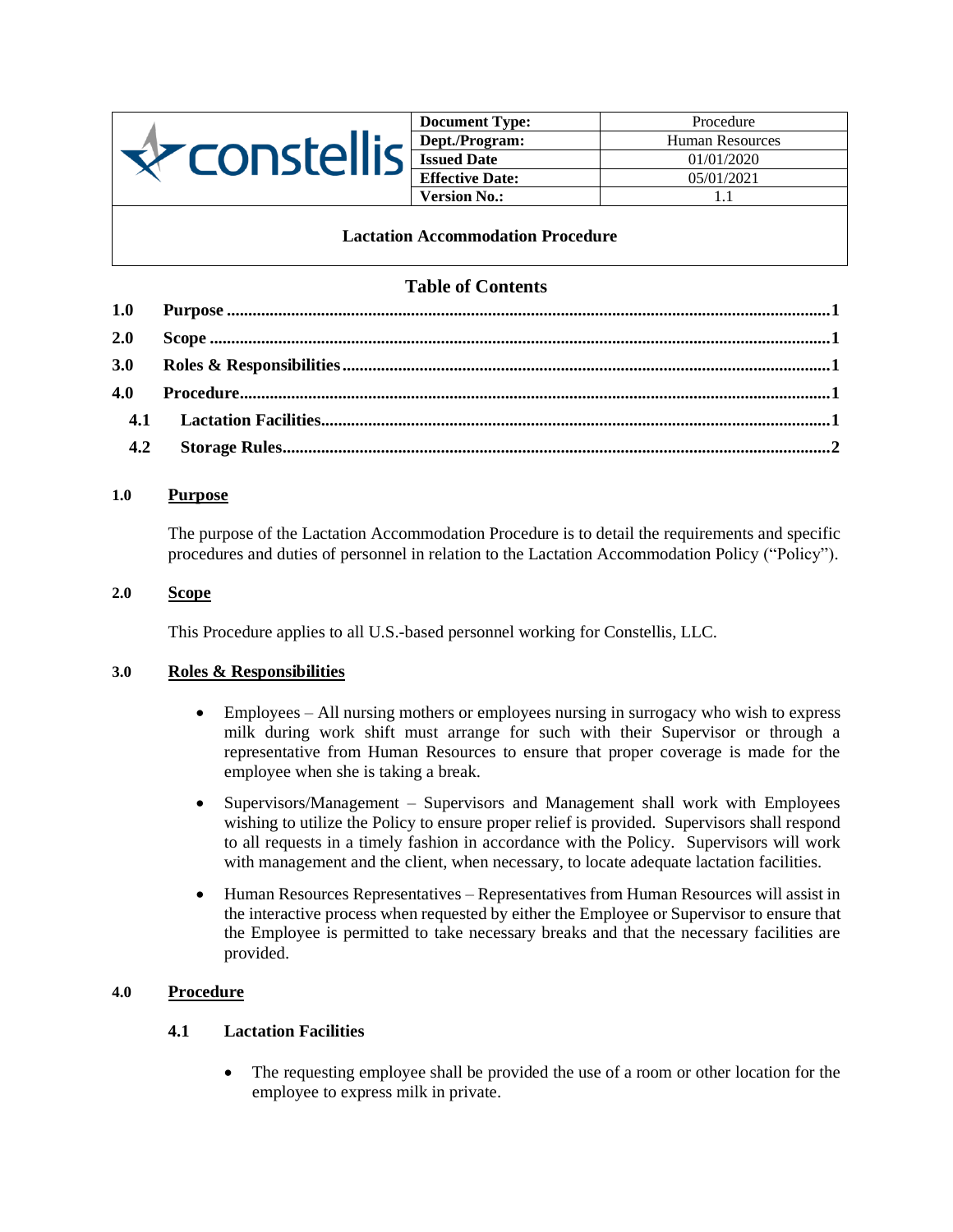- A lactation room or location shall not be a bathroom and shall be in close proximity to the employee's work area, shielded from view, and free from intrusion while the employee is expressing milk.
- The lactation room or location shall contain a place to sit, be safe, clean, and free of hazardous materials, and contain a surface to place a breast pump and personal items.
- A lactation room or location shall have access to electricity or alternative devices, such as extension cords needed to operate an electric or battery-powered breast pump.
- The lactation room or location shall provide access to a sink with running water and a refrigerator suitable for storing milk in close proximity to the employee's workspace. If a refrigerator cannot be provided, another cooling device suitable for storing milk, such as an employer-provided cooler.
- Where a multipurpose room is used for lactation, among other uses, the use of the room for lactation shall take precedence over the other uses, but only for the time it is in use for lactation purposes. Where such a room is also used to provide accommodations related to disability or religious observances, every effort will be made to accommodate the needs of all employees.
- When more than one employee needs to use a room for lactation to express breast milk, Constellis supervisor and/or Human Resources will discuss alternative options with all employees who use the shared space to determine what arrangement addresses their needs. Options may include: finding an alternative space; sharing the space among multiple users with screens, curtains, or other privacy measures; or creating a schedule for use.
- The company reserves the right to deny an employee's request for a lactation break if the additional break time will seriously disrupt operations.
- Nursing mothers wishing to use this room must request/reserve the room by contacting their supervisor.

### <span id="page-1-0"></span>**4.2 Storage Rules**

The following rules apply regarding storage of breast milk, to consider in the lactation room.

- Employees storing milk in the refrigerator assume all responsibility for the safety of the milk and the risk of harm for any reason, including improper storage, refrigeration and tampering.
- Any breast milk stored in the refrigerator must be labeled with the name of the employee and the date of expressing the breast milk. Any nonconforming products stored in the refrigerator may be disposed of.

### **RELATED DOCUMENTS**

• **Accommodation For Lactating Mothers Policy**

### **VERSION HISTORY**

|  |                | <b>Version</b> |                        |                    |
|--|----------------|----------------|------------------------|--------------------|
|  | <b>Version</b> | Date           | <b>Author</b>          | <b>Description</b> |
|  |                | 01/01/2020     | <b>Human Resources</b> | Initial Version    |